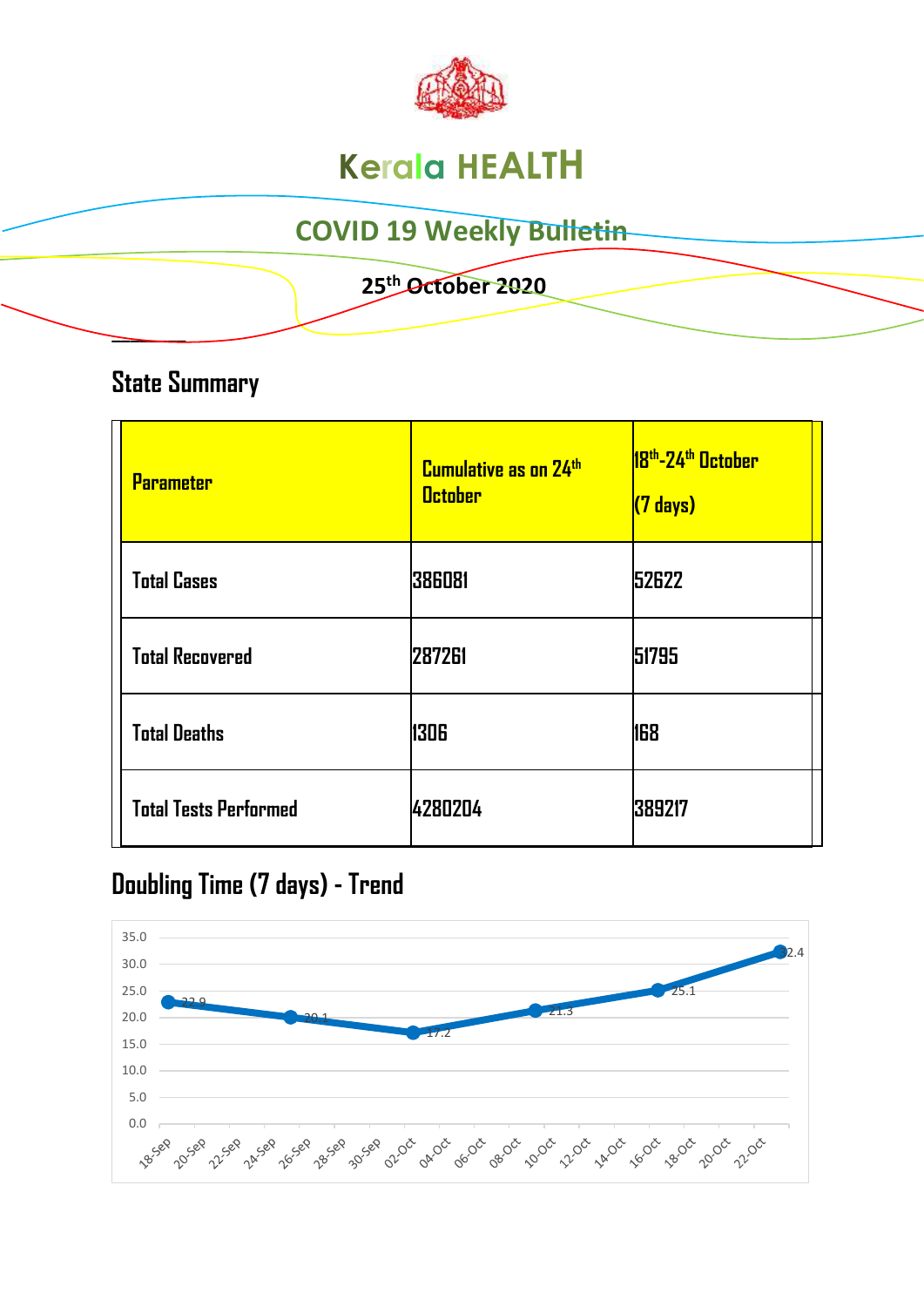



### **Case Per Million- Weekly Data (7 days)**

### **Tests per Million- Weekly data (7 days)**